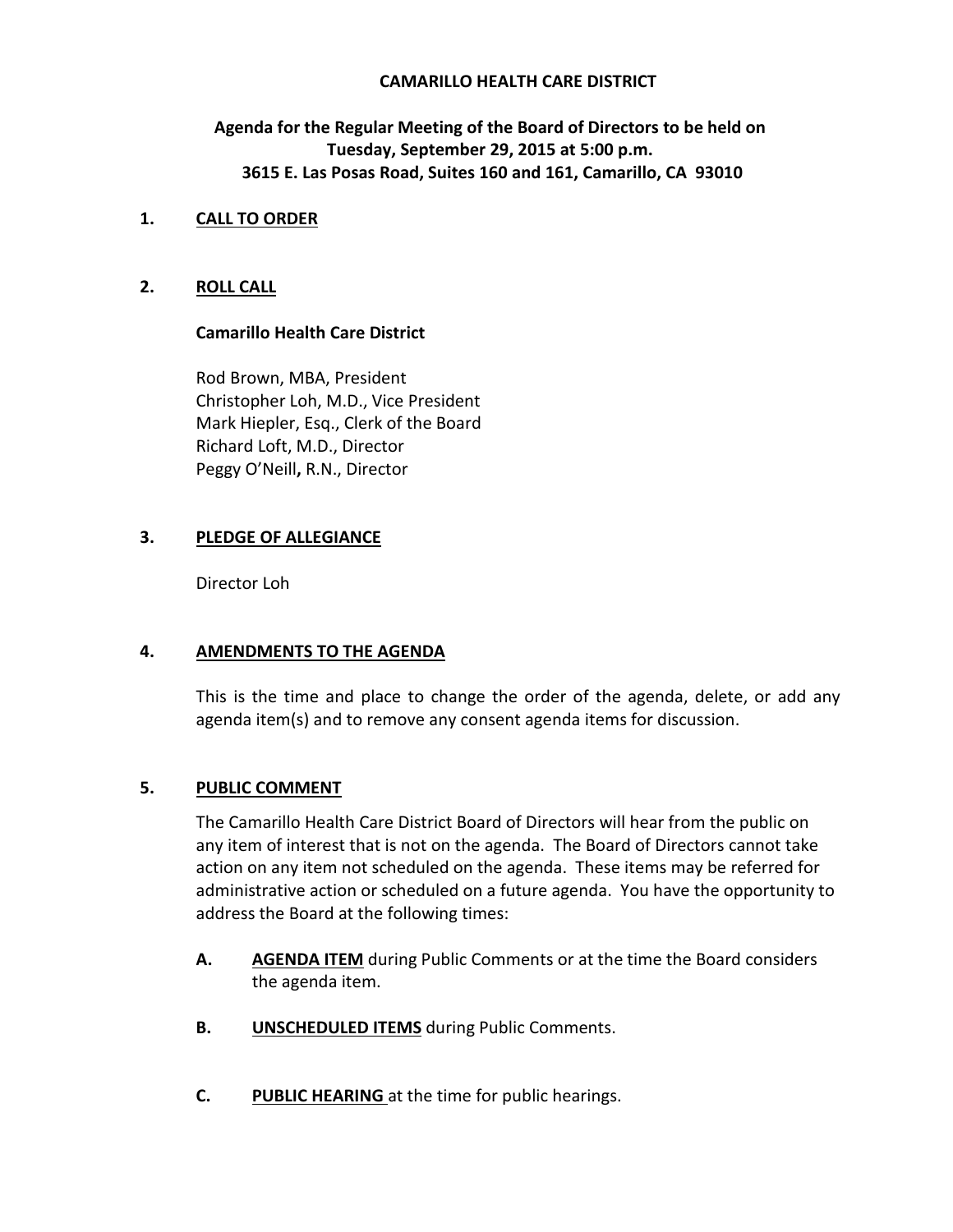## **6. APPROVAL OF MINUTES**

It is the recommendation of the District Administration that the Board of Directors approve the minutes of the Regular Meeting of July 28, 2015. **(Please see Section 6A)**

**MOTION\_\_\_\_\_\_\_\_\_\_SECOND\_\_\_\_\_\_\_\_\_\_ABSTAIN\_\_\_\_\_\_\_\_\_\_PASS\_\_\_\_\_\_\_\_\_\_\_ Brown\_\_\_\_\_\_\_\_ Loh\_\_\_\_\_\_\_\_ Hiepler\_\_\_\_\_\_\_\_\_ Loft\_\_\_\_\_\_\_\_ O'Neill\_\_\_\_\_\_\_\_\_**

**7. MANAGEMENT REPORTS** Includes financial reports, updates and committee reports. **(Please see Section 7)**

#### **CHIEF EXECUTIVE OFFICER REPORT**

- **CHIEF RESOURCE OFFICER REPORT**
- **CHIEF HUMAN RESOURCES OFFICER REPORT**
- **FINANCIAL REPORT**

#### **8. CONSENT CALENDAR**

- **A.** Donations: July and August 2015  **(Please see Section 8-A)**
- **B.** Approval of the Minutes of the Finance Committee Meeting held on August 25, 2015. **(Please see Section 8-B)**
- **C.** Approval of the Minutes of the Executive Committee Meeting held on September 15, 2015. **(Please see section 8-C)**

| <b>MOTION</b> | <b>SECOND</b> | <b>ABSTAIN</b> | <b>PASS</b> |  |
|---------------|---------------|----------------|-------------|--|
|---------------|---------------|----------------|-------------|--|

BROWN\_\_\_\_\_\_\_ LOH\_\_\_\_\_\_\_ HIEPLER\_\_\_\_\_\_\_ LOFT\_\_\_\_\_\_\_ O'NEILL\_\_\_\_\_\_\_\_\_\_\_\_\_\_\_\_\_\_\_\_\_\_\_

#### **9. ACTION ITEM**

**A.** It is the recommendation of Administration that the Board of Directors approve the Board Meeting Calendar for 2016. **(Please see Section 9-A)** 

**MOTION\_\_\_\_\_\_\_\_\_SECOND\_\_\_\_\_\_\_\_\_\_ABSTAIN\_\_\_\_\_\_\_\_\_PASS\_\_\_\_\_\_\_\_\_**

**BROWN\_\_\_\_\_\_ LOH\_\_\_\_\_\_ HIEPLER\_\_\_\_\_\_ LOFT\_\_\_\_\_\_ O'NEILL\_\_\_\_\_\_\_**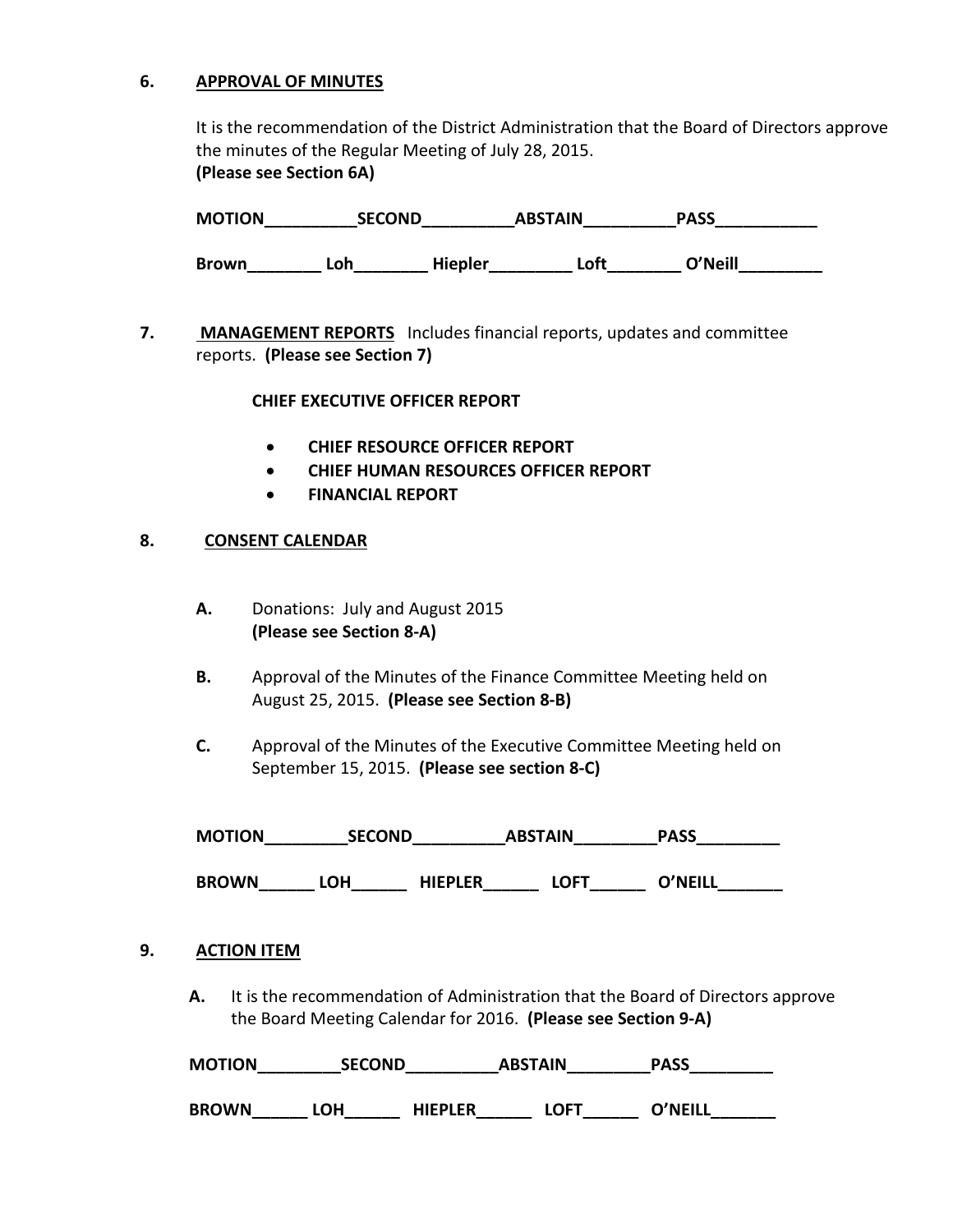**B.** Review and approve Attachment B, determining the amount of compensation earnable pursuant to California Code of Regulations (CCR) Title 2, Section 570.5. **(Please see Section 9-B)** 

| <b>MOTION</b> | <b>SECOND</b> | <b>ABSTAIN</b> | <b>PASS</b> |  |
|---------------|---------------|----------------|-------------|--|
|---------------|---------------|----------------|-------------|--|

BROWN\_\_\_\_\_\_\_ LOH\_\_\_\_\_\_\_\_ HIEPLER\_\_\_\_\_\_\_\_ LOFT\_\_\_\_\_\_\_O'NEILL\_\_\_\_\_\_\_\_\_\_\_\_\_\_\_\_\_\_\_\_\_

# **10. BOARD PRESIDENT'S REPORT**

# **11. BOARD MEMBERS' INTERESTS AND CONCERNS**

# **12. FUTURE MEETINGS AND EVENTS**

#### **Board of Directors Meetings**

Tuesday, October, October 27, 2015, 12:00 p.m. November - Dark Tuesday, December 8, 2015, 8:30 a.m., Annual Board Work Study Tuesday, January 26, 2015, 5:00 p.m.

**Events** Wednesday, October 28, 2015, 7:00 a.m., Fall Panel Meeting

#### **13. CLOSED SESSION**

Pursuant to Government Code 54956.9(d)(4) – Based on existing facts and circumstances, the legislative body of the local agency has decided to initiate or is deciding whether to initiate litigation.

#### **14. RECONVENE FROM CLOSED SESSION**

# **15. ANNOUNCEMENT OF CLOSED SESSION**

The legislative body must provide an oral or written report on certain actions taken and the vote of every elected member present.